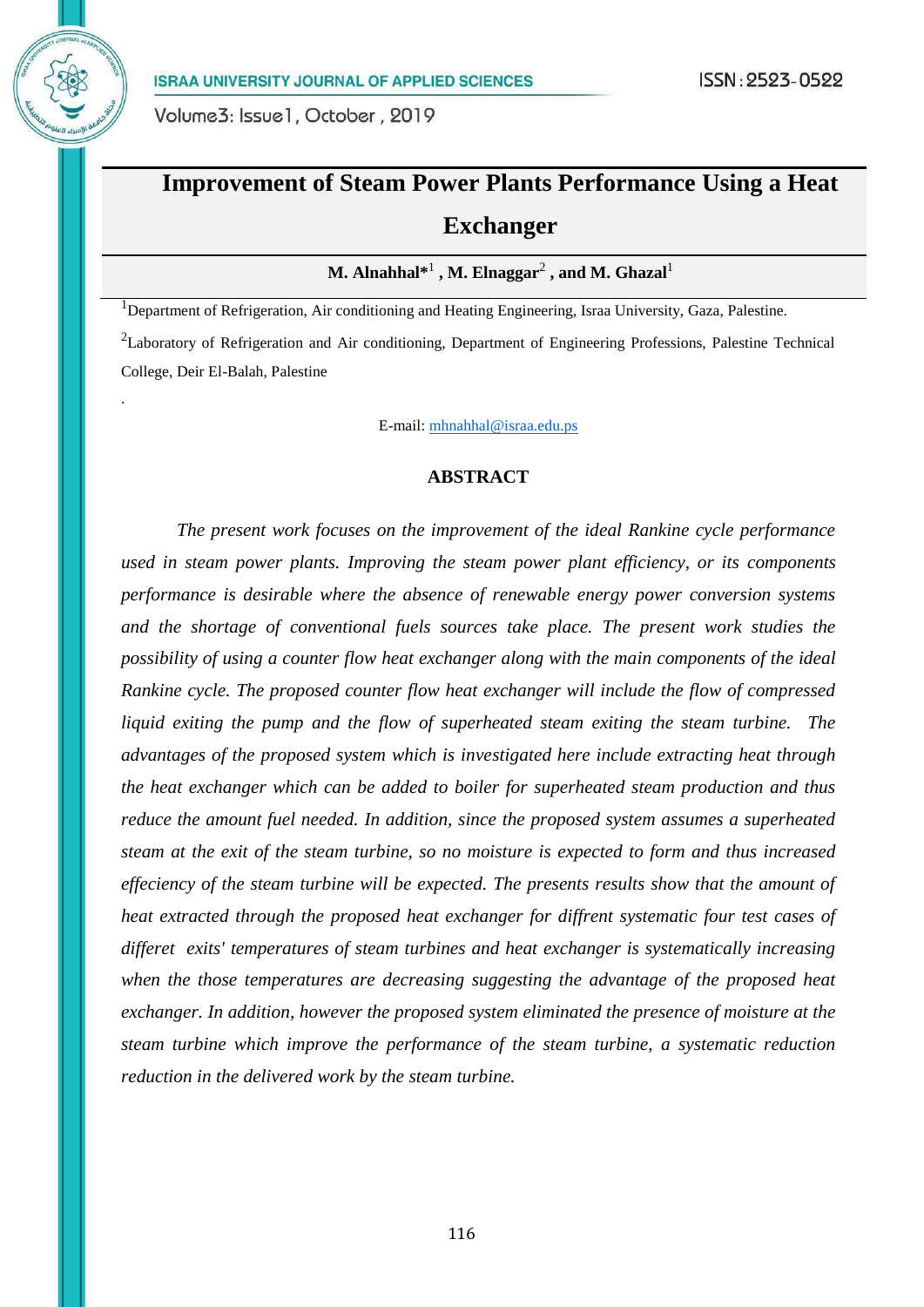

Volume3: Issue1, October, 2019

*Keywords: Ideal Rankine Cycle; Steam Power Plants; Heat Exchangers in Steam Power Plants; Steam Turbine Performance Improvement.*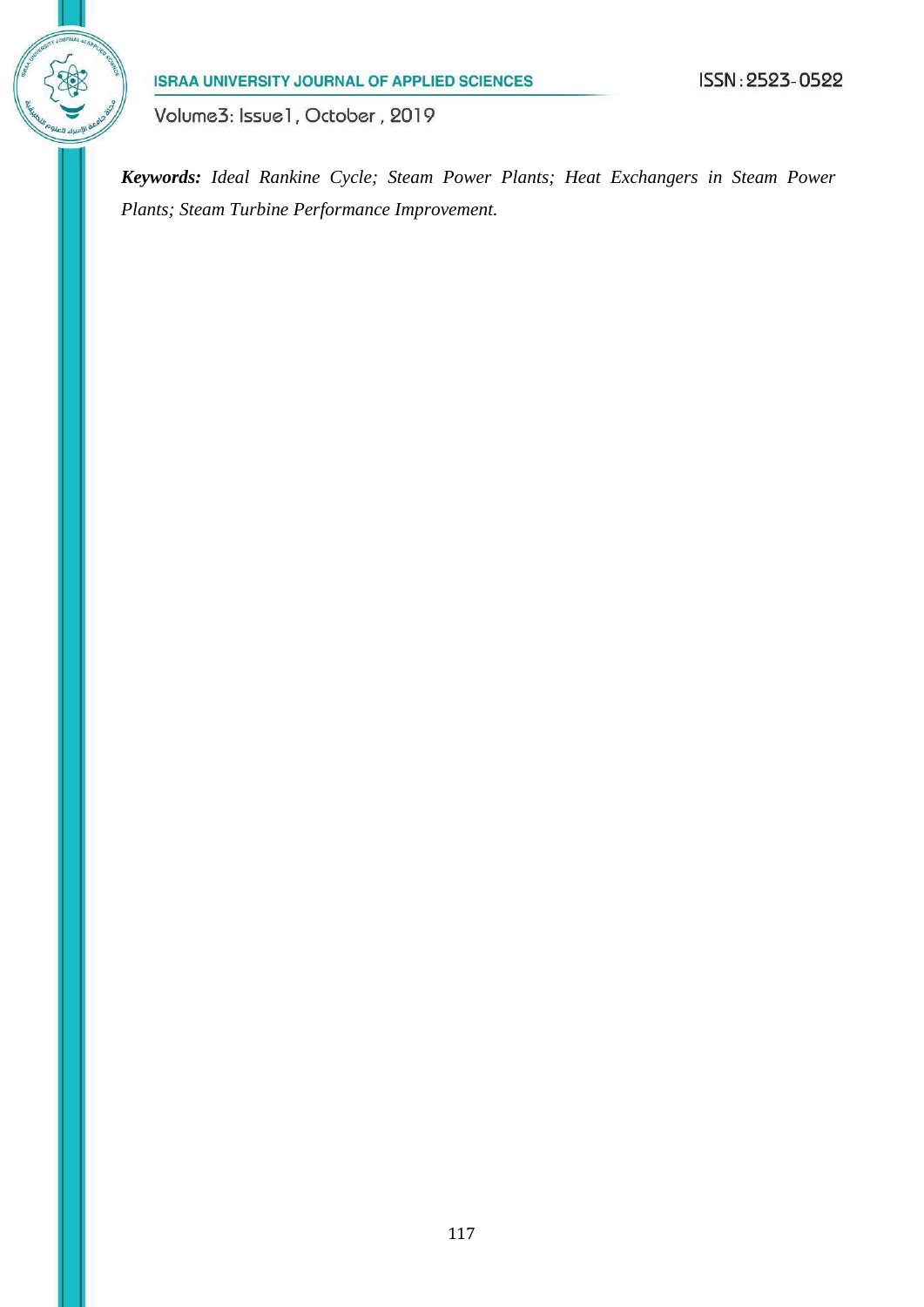Volume3: Issue1, October, 2019

# **1. Introduction**

Producing electrical energy through steam power plants is considered to be one the reliable methods that are used to provide electrical energy to domestic, commercial, and industrial sectors however this method faces some obstacles through generation. These obstacles varies among plant and fuel initial cost, operating cost, and environmental effects. In addition, the availability of plant operating fuel forms another challenge to energy authorities due to several reasons such as cost, transportation, and sometimes-regional political condition (Badr et al., 1990, Wu et al., 2015, Desai and Bandyopadhyay, 2016). Therefore, solar steam power plant became a promising solution to overcome above obstacles (Aboelwafa et al., 2018) . Moreover, steam power plants requires maintenance to their components not only to reduce the replacement costs but also to maintain constant operating with high efficiency (Wu et al., 2015). Steam power plant are mostly operated through ideal Rankine cycles. It is well-known that the overall effeciency of Rankine cycle can be increased through the readjustment of pressure and temperature of the working fluid i.e. increasing the boiler pressure, increasing the superheated steam temperature, or lowering the condenser pressure. In addition, the introduction of some devices such as reheater or regenerator can further increase the overall thermal effeciency of the plant resulting in ideal reheat Rankine cycle and ideal regenerative Rankine cycle, respectively (Çengel and Boles 2008, Moran et al., 2010).

Increasing the overall thermal effeciency of steam power plant is always a subject of interest due to the reasons mentioned at the begining of this introduction and thus many researchers are always looking to further increase its effeciency and improve its various components performance (Çengel and Boles 2008).

The over thermal effeciency of steam power plant is the ratio of the difference between the work delivered by the turbine and consumed by the pump to the heat added in the boiler, thus higher thermal effeciencies are suspected mainly in the presence of larger amounts of mechanical energy output or smaller amounts of thermal energy input having in mind that the work consumed is relatively smaller amount in comparison to work delivered by steam turbine. Therefore, several systems have been proposed theoretically and others are used in practice such as ones that use multiple steam turbines, reheater, or regenratos, which attain larger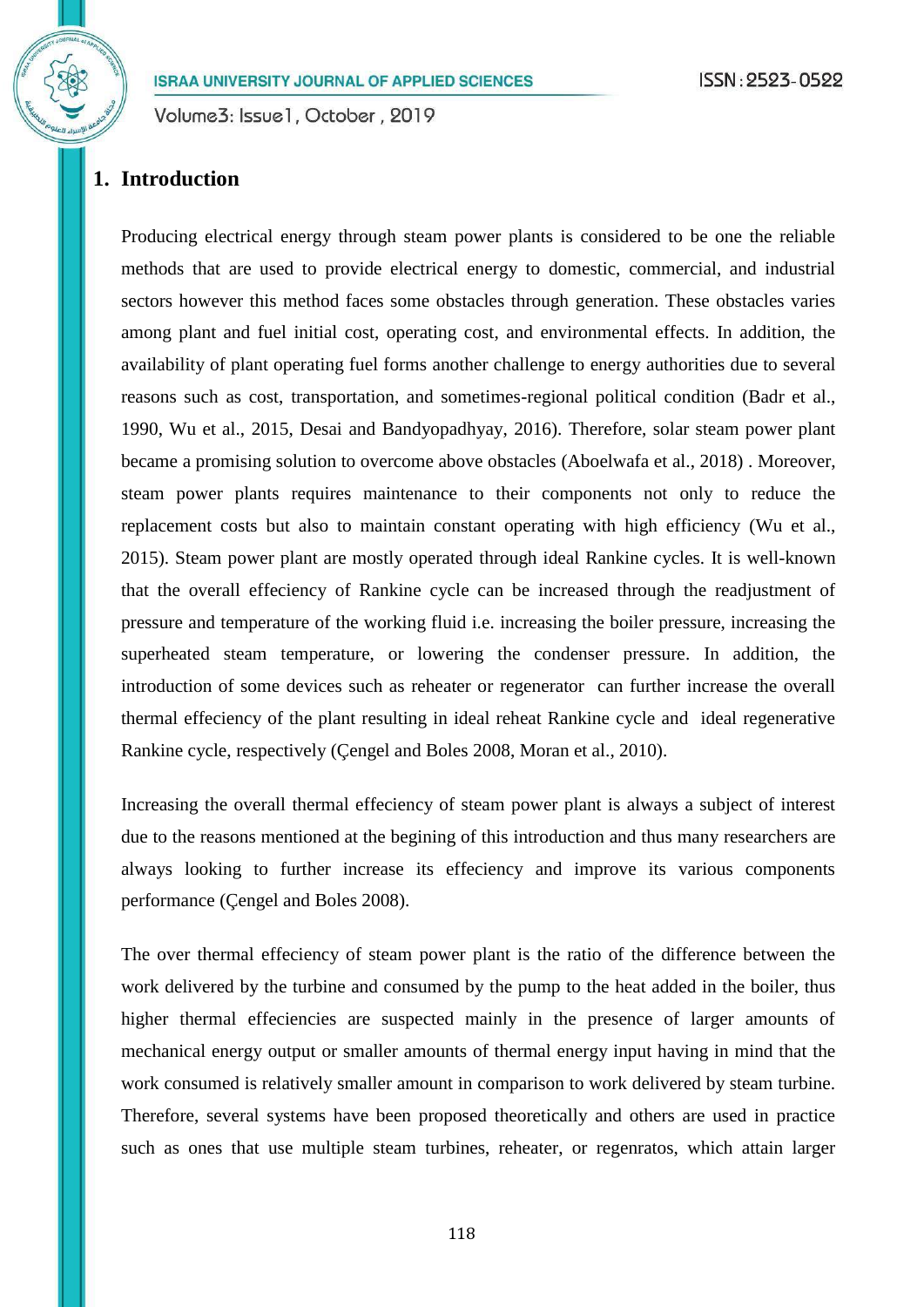Volume3: Issue1, October, 2019

overall thermal effeciencies. But if we look to this issue in an other way, we see that increasing the overall thermal effeciency we need to have larger heat to be added to boiler i.e., larger qin , which conradicts with the definition of the thermal effeciency. In fact, at a specified boiler pressure, highest temperature at the boiler exit (steam turbine inlet) indicates higher enthalpy which we would like to convert to work through the steam turbine, and thus theortically increasing that enthalpy may result in a larger work out put hence steam turbibe effeciency and overall thermal effeciency of the plant.

Another practice problem that reduces the efficiency of the steam turbine and thus the overall efficiency of the steam power plant is represented by the excessive presence of moisture at the steam turbine exit. The excessive presence of moisture at the steam turbine exit erodes the turbine blades and thus reducing the steam turbine and over all thermal efficiencies. Therefore, several methods have been introduced to reduce the amount of moisture at the steam turbine exit; these methods include superheating the steam to high temperatures, or expand the steam in turbine in two stages and use reheaters (Çengel and Boles 2008). Therefore, in order to improve the overall thermal effeciency of steam power plant we still may think to:

i) For a specified cycle, find any possible ways to compensate any reduction from the amount of the heat added in the boiler.

ii) Find means to increase the work delivered by the steam turbibe.

The present work look further to increase the overall thermal effeciency of the ideal Rankine cycle i.e., decrease heat added in the boiler and/or increase work delivered by steam turbine and in addition, improve the performance of steam turbine i.e., eliminate the excessive presence of moisture at the steam turbine exit. The present system in addition to main components of ideal Rankine cycle (i.e., pump, boiler, steam turbine, and condenser) includes a counter flow heat exchanger. The introduced heat exchanger will be located in a location where it includes the flow of the superheated steam that leaves the steam turbine, and the flow of compressed liquid that leaves the pump. The steam will leave the steam turbine as superheated despite ideal Rankine cycle where it leaves as saturated mixture i.e. presence of moisture. The heat will be removed from the superheated steam exiting the steam turbine and added to the leaving compressed liquuid from the pump throough the proposed heat exchanger. The present system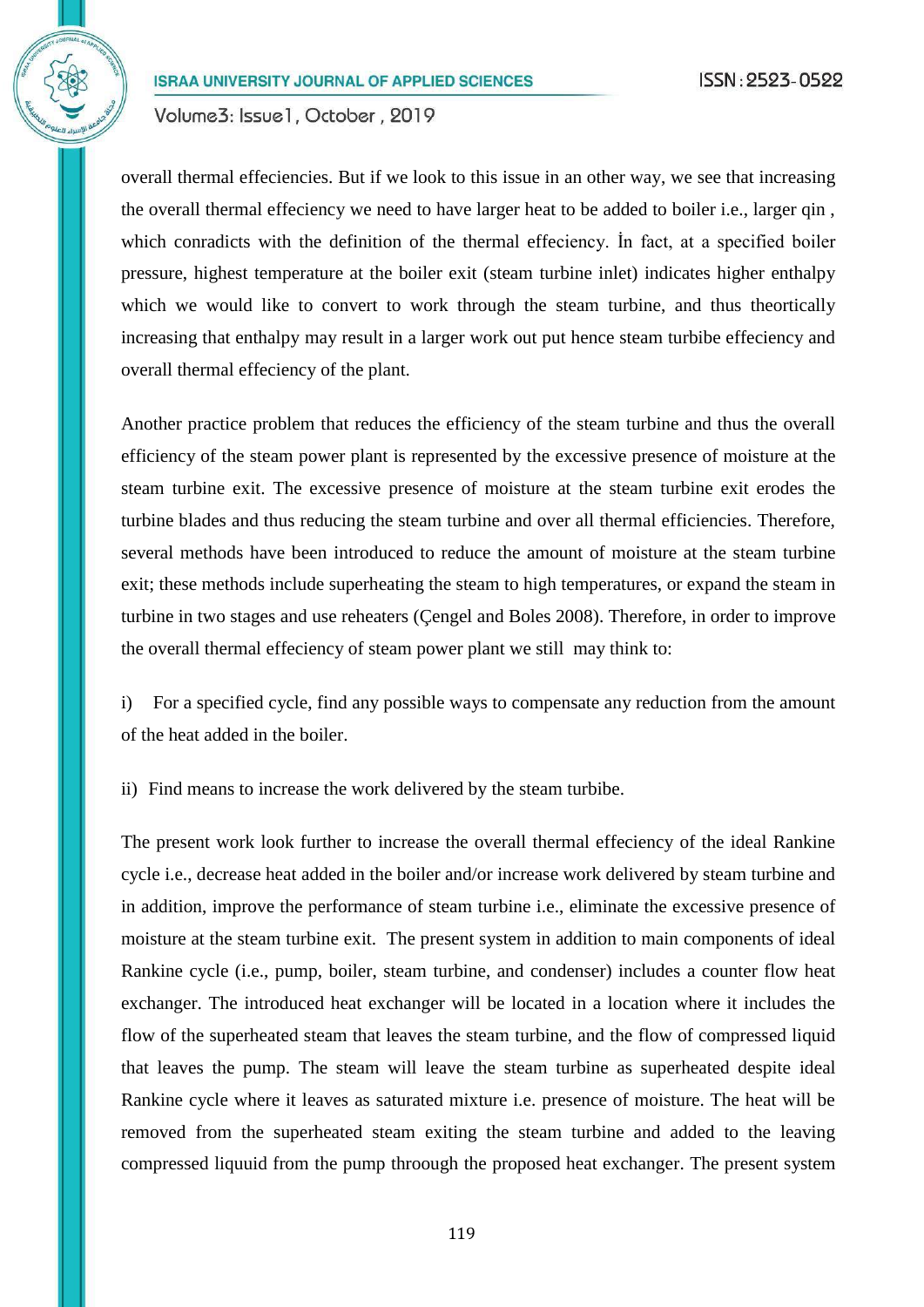Volume3: Issue1, October, 2019

will ensure a better performance of the steam turbine due to the absence of any moisture at the steam turbine exit thus increase its effeciency, in addition the heat removed from the superheated steam existing the steam turbine will be added reducing the required heat in the boiler which is supposed to be produce the superheated heated at a specified temperature and pressure. The present system is investigated to highlight any advantages that can be associated with presence of the heat exchanger e.g. reducing amount of fuel needed in the boiler hence reduce fuel cost, increase the steady state efficiency of the boiler.

It is may be of interest to note that the present system can accompany any of the modified ideal Rankine cycles e.g. reheat or regenrative (not studied yet) hence higher efficiency with better components performance may be maintained. The expected improvement of ideal Rankine performance using this system will be demonstrated and explored through the evalulation of heat that can be extracted in the heat exchanger, work delivered by steam turbine and over all thermal effeciency systematically for four test cases that have different temperatures at the exits of both steam turbine and heat exchanger.

### **2. Investigation methodology**

In the present investigation the a counter heat exchanger is added to the simple Rankine cycle main components i.e., pump, boiler, steam turbine, and condenser as shown in Fig. 1.



**Figure 1: The ideal RC components with a heat exchanger**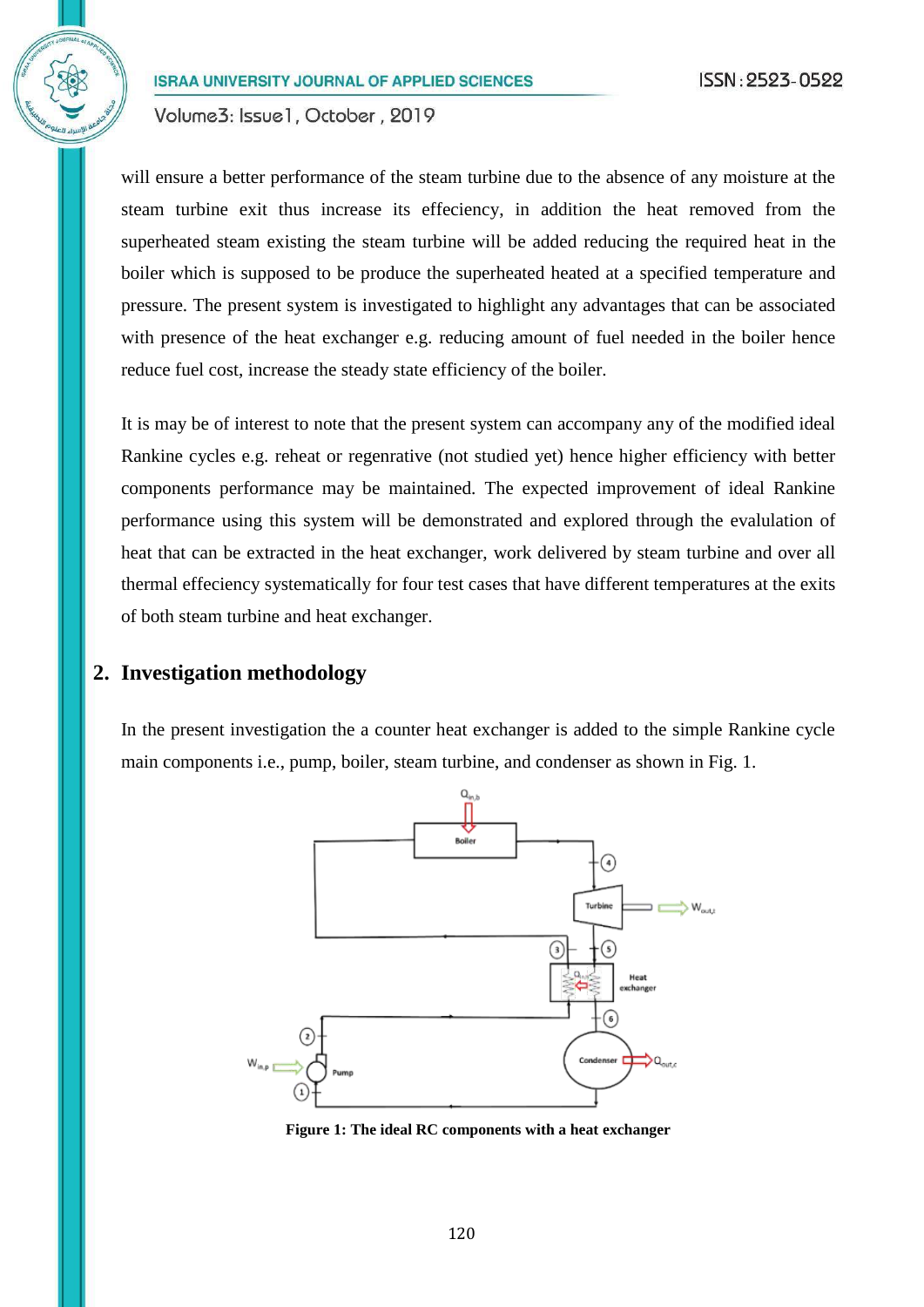Volume3: Issue1, October, 2019

The introduced heat exchanger will include the flow of the working fluid (water) that exits the steam turbine in superheating state and the subcooled water that leaves the pump and that exits from the pump in compressed liquid state in such a way that the heat exchanger will grantee the extraction of heat from the superheated steam that leaves the steam turbine and added it to the compressed water from the pump. As consequences of that compressed water from the pump will be heated in the same amount of the heat extracted from the superheated steam and thus the amount of heat in put to the boiler will reduced of that amount extracted. It should be mentioned that the heat extraction process in heat exchanger will be undertaken in a pressure between the exit steam turbine pressure and the condensation pressure. In other hand, the state of the working fluid that leaves the turbine will be superheated and thus ensure that no moisture is present at the steam turbine exit where its presence can erodes the steam turbine blades and thus reduce the steam turbine efficiency.

The modified simple Rankine cycle with the heat exchanger investigated in this paper is shown represented on T-s diagram as shown in Fig. 2.



**Figure 2: The modified ideal RC with a heat exchanger on T-s diagram**

For clarity purpose and more insight to the present proposed system, the characterstics of all states shown in Fig. 2 are included in table 1 describing the their locations and phases.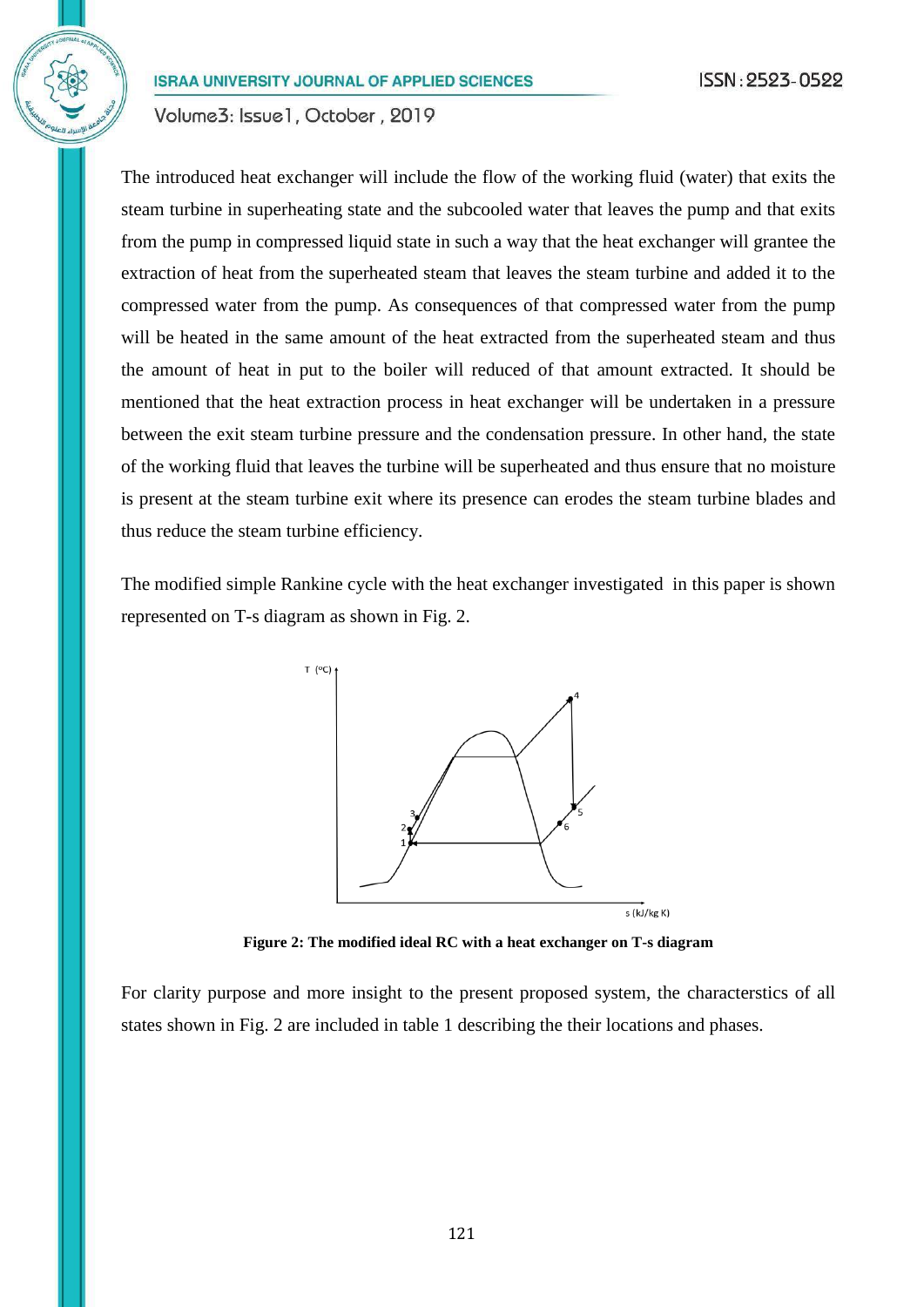Volume3: Issue1, October, 2019

| <b>State</b>   | Location and device                  | Water Condition (or phase) |
|----------------|--------------------------------------|----------------------------|
|                | Pump inlet, Condenser exit           | Saturated liquid           |
| $\overline{2}$ | Pump exit, Heat exchanger inlet      | Compressed liquid          |
| 3              | Heat exchanger exit                  | Compressed liquid          |
| $\overline{4}$ | Steam turbine inlet                  | Superheated steam          |
| 5              | Steam turbine exit, Heat exchanger   | Superheated steam          |
|                | inlet                                |                            |
| 6              | Heat exchanger exit, Condenser inlet | Superheated steam          |

**Table 1: The inlet and exit characteristics of proposed system's components**

Going back to Fig.2, we should note that the state 6 (i.e., heat exchanger exit) must be higher and (thus its temperature) than the state 2 (i.e., pump exit) and thus its temperature. In fact, if we consider opposite condition, the heat exchanger will subtract heat from the compressed water adding it to the superheated steam that exit the steam turbine and that's why  $T_6$  must be higher than T<sub>2</sub>. In addition, state 5 (i.e., turbine exit) must be higher (thus its temperature) than the state 3 (i.e., heat exchanger exit ) and thus its temperature to ensure that the heat exchanger is working effectively i.e., that's extracting the maximum possible heat from expanded superheated steam i.e.,  $T_3 < T_5$ . It should be noted that the other states 1, 2, and 4 are similar to ones found in simple ideal Rankine cycle.

#### **3. Mathematical relations and computations**

The investigation is carried out by supposing that an ideal Rankine cycle is operating between condensation pressure of 100 kPa and boiler pressure of 2.5 MPa and the temperature of superheated steam that enters the steam turbine is  $400\,^{\circ}\text{C}$ . The mathematical relations can be found in reference 3.

The mathematical computations which performed here are first made baed on simple ideal Rankine cycle (i.e., no heat exchanger) as presented on T-s diagram shown in Fig. 3 and thus the mathematical computations have led to the following results: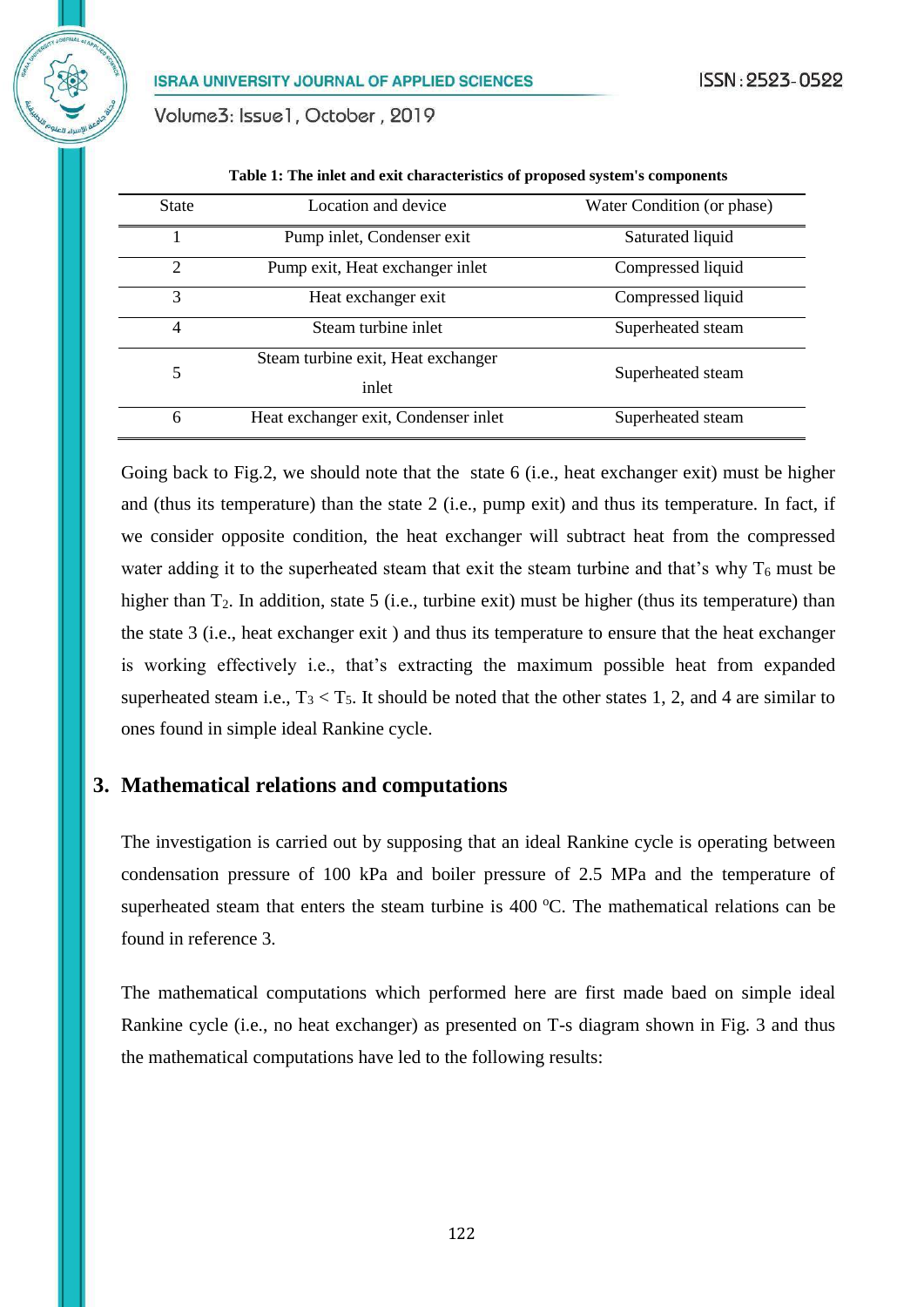

 $P_1=100$  kPa (saturated liquid)  $h_1=h_f$  @100kPa= 417.51 kJ/kg  $v_1 = v_{f@100kPa} = 0.001043 \text{ m}^3/\text{kg}$  $s_1 = s_f \omega_1 00kPa = 1.3028 kJ/kg.K$  $T_1 = 99.97$ <sup>o</sup>C

# **State 2**

 $P_1 = 100$  kPa  $P_1 = 2.5 MPa$  $v_1 = v_f = 0.001043 \text{ m}^3/\text{kg}$  $s_2 = s_1 \omega_1 00kPa = 1.3028 kJ/kg.K$ wpump=  $v1(P_2 - P_1)$  $= 0.001043 (2.5 \times 10^3 - 100)$  $=2.5032$  kJ/kg Wpump  $= h_2 - h_1$  $h_2$  = wpump +  $h_1$  $= 2.5032$  kJ/kg + 417.51  $= 420.01$  kJ/kg  $T_2 = 100$ <sup>o</sup>C

# **State 3**

P3=2.5 MPa (superheated steam)  $T_3 = 400$ <sup>o</sup>C h3=3240.1kJ/kg s3=7.0170 kJ/kg.K  $T_{3sat} = 223.95$ <sup>o</sup>C

# **Cycle characteristics**

 $q_{boiler,in} = h_3 - h_2 = 2820.09 \text{ kJ/kg}$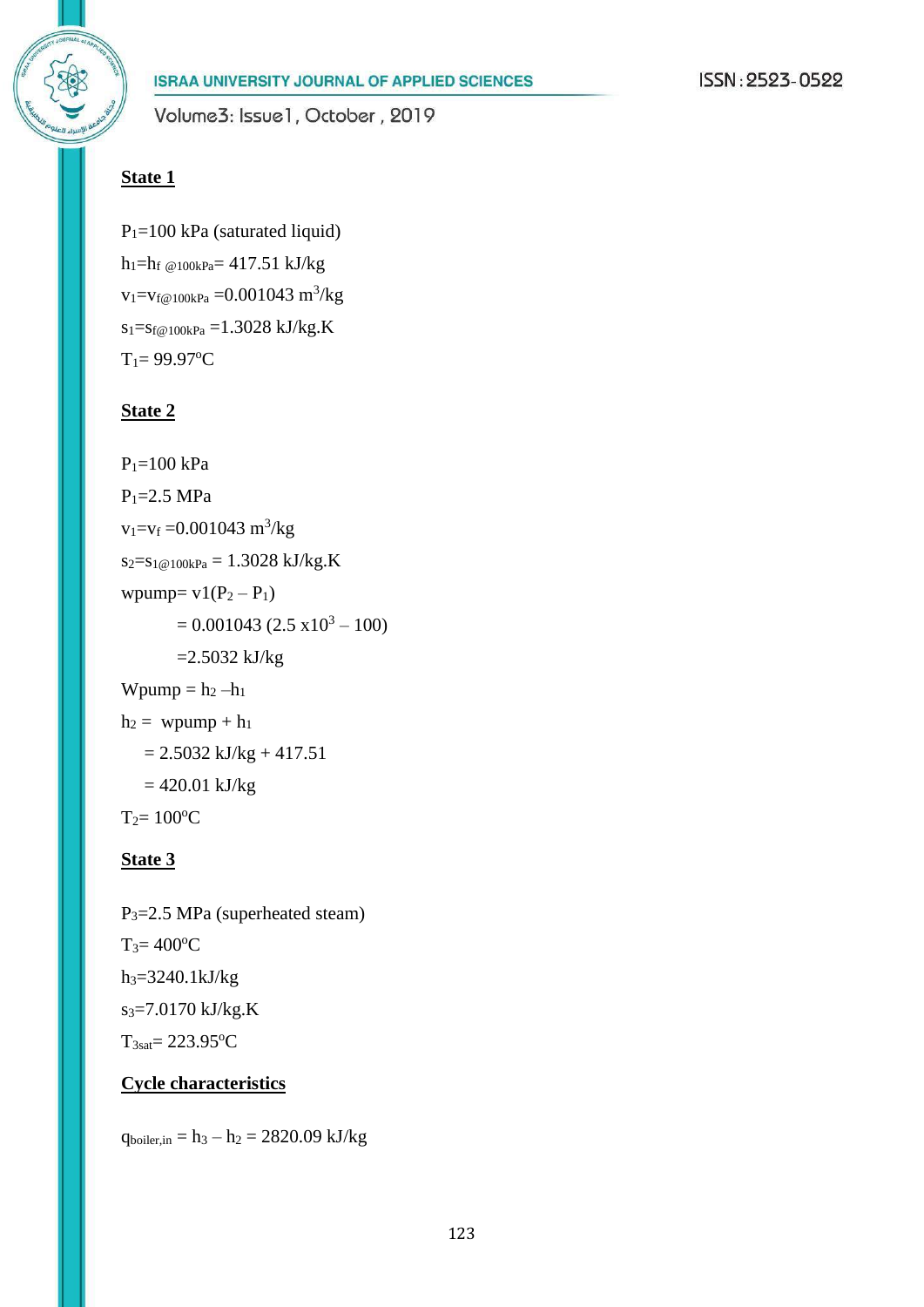Volume3: Issue1, October, 2019

 $q_{condenser,out} = h_4 - h_1 = 2128.82 \text{ kJ/kg}$  $w_{turbine} = h3 - h4 = 693.77 \text{ kJ/kg}$  $w_{net} = w_{turbine} - w_{pump} = 691.26 \text{ kJ/kg}$  $\eta_{th, ideal} = w_{net} / q_{boiler} = 24 \%$ 



**Figure 3: The ideal Rankine cycle on T-s diagram**

The previous calculations for states points 1, 2 and 3 in simple Rankine cycle will remain the same while evaluating the use of the proposed heat exchanger holding notations 1, 2, and 4, respectively. Based on this suituations, missing properties are that on points 3, 5, and 6 which are computed accoriding to the following relations and assumptions.

#### **State 6**

 $P_6=100$  kPa (saturared liquid), and  $T_3 = 100$  °C  $T_{6a} = (T_3 + n_a)$  where  $n_a = 50$  °C [assumption]  $= 100 + 50 = 150$  °C  $h<sub>6</sub>a = 2776.6$  kJ/kg (superheated steam)  $T_{6b} = (T_3 + n_b)$  where  $n_b = 100$ <sup>o</sup>C [assumption]  $= 100 + 100 = 200$  °C  $h_{6b} = 2875.5$  kJ/kg (superheated steam)  $T_{6c} = (T_3 + n_c)$  where  $n_c = 150$  °C [assumption]  $= 100 + 150 = 250$  °C  $h_{6c} = 2974.5$  kJ/kg (superheated steam)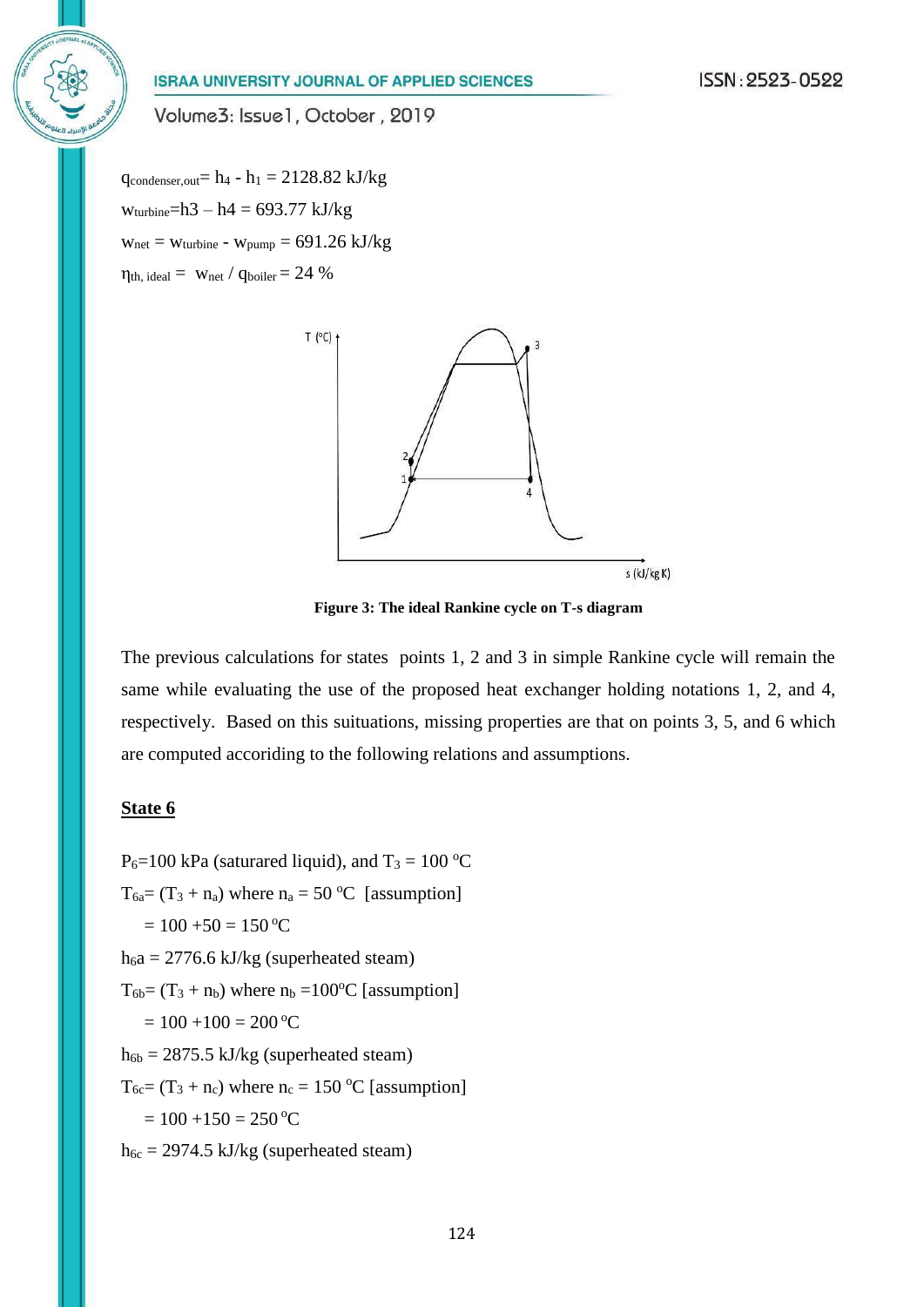

Volume3: Issue1, October, 2019

 $T_{6d} = (T_3 + n_d)$  where  $n_d = 200$  °C [assumption]  $= 100 + 200 = 300$  °C  $h_{6d} = 3074.5$  kJ/kg (superheated steam) **State 5** S5=7.0170 kJ/Kg.K &  $T_5 = (T_6 + n)$ , where n=50 °C [assumption]  $T_{5a} = (T_{6a} + n)$  $= 150 + 50 = 200$  °C  $h_{5a} = 2855.8$  kJ/kg (superheated steam)  $T_{5b}=(T_{6b}+n)$  $= 200 + 50 = 250$  °C  $h_{5b} = 2950.4$  kJ/kg (superheated steam)  $T_{5c} = (T_{6c} + n)$  $= 250 + 50 = 300$  °C  $h_{5c} = 3046.3$  kJ/kg (superheated steam)  $T_{5d} = (T_{6d} + n)$  $= 300 + 50 = 350$  °C  $h_{5d} = 3141.9$  kJ/kg (superheated steam)

#### **State 3**

Thermodynamic balance in the heat exchanger is undertaken to find h<sub>3</sub>,Mathematically, we have  $h_5 + h_2 = h_3 + h_6$ , then:  $h_3 = (h_5 + h_2) - h_6$  $h_{3a}=(h_{5a}+h_2)-h_{6a}=499.21 \text{ kJ/kg}$  $h_{3b}=(h_{5b}+h_2) - h_{6b} = 494.91 \text{ kJ/kg}$  $h_{3c} = (h_{5c} + h_2) - h_{6c} = 491.81 \text{ kJ/kg}$  $h_{3d}=(h_{5d}+h_2) - h_{6d} = 487.41 \text{ kJ/kg}$ 

The heat extracted through the heat exchanger from the suprheated steam that exits the steam turbine is equal to the heat added to the compressed liquid that leaves the pump i.e., qheat exchanger  $= h_3-h_2 = h_5 - h_6$ . The amount of heat that extracted from superheated steam for various cases are given below: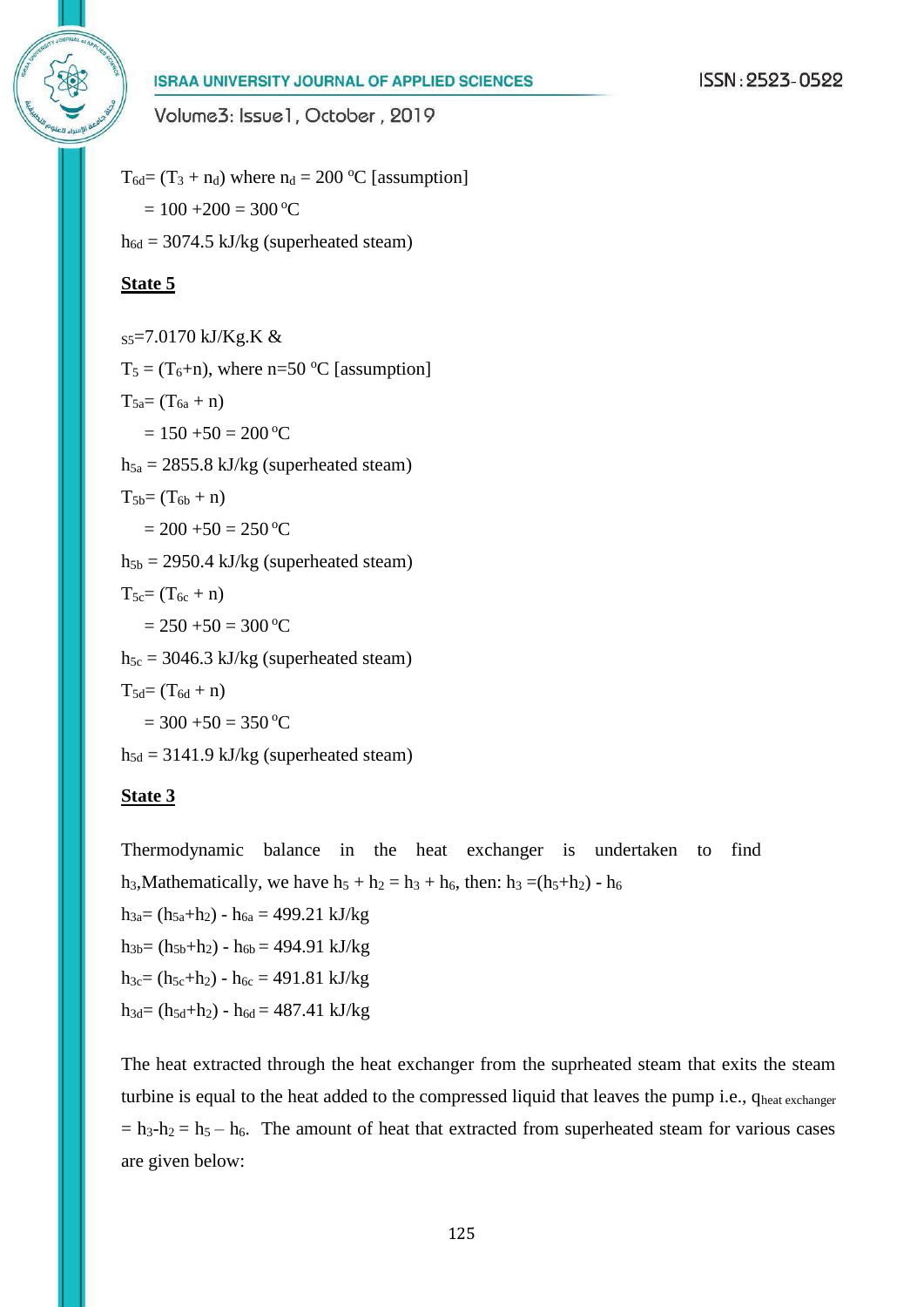Volume3: Issue1, October, 2019

 $q_{heat\ exchange, a} = h_{3a} - h_2 = 79.2 \text{ kJ/kg}$  $q_{heat\ exchange r,b} = h_{3b} - h_2 = 74.9 \text{ kJ/kg}$  $q_{heat\ exchange, c} = h_{3c} - h_2 = 71.8 \text{ kJ/kg}$  $q_{heat\ exchange, d} = h_{3d} - h_2 = 67.4 \ kJ/kg$ 

Then the amount of heat added to the bioler based on the presence of the heat exhchanger will be the difference between the enthalpies of boiler exit and heat exchanger exit i.e.,  $q_{\text{boiler in, new}} =$ h4 – h3. The heat added for different cases investigated here are given below:

 $q_{boiler\,in, new,a} = h_4 - h_{3a} = 2740.89 \text{ kJ/kg}$  $q_{boiler\ in.\ new.b} = h_4 - h_{3b} = 2745.19 \ kJ/kg$  $q_{boiler\,in, new,c} = h_4 - h_{3c} = 2748.29 \text{ kJ/kg}$  $q_{boiler\,in,\,new,d} = h_4 - h_{3d} = 2752.69\ kJ/kg$ 

The workdone per kg by the steam turbine based on the various condition studied will be difference between the heats at the inlet and exit of the turbine i.e.,  $w_{\text{turbine,new}} = h_5 - h_6$ .

Wturbine,new, $a = h_4 - h_{5a} = 384.3 \text{ kJ/kg}$ Wturbine,new, $b = h_4 - h_{5b} = 289.7 \text{ kJ/kg}$  $w_{turbine,new,c} = h_4 - h_{5c} = 193.8 \text{ kJ/kg}$  $w_{turbine,new,d} = h_4 - h_{5d} = 98.2 \text{ kJ/kg}$ 

Therefore, the over all thermal effeciency of the proposed system at different investigated cases are:

 $\eta_{th,new,a} = (w_{turbine,new,a} - w_{pump}) / q_{boiler\,in, new,a} = 13.9 \%$  $\eta_{th,new,b} = (w_{turbine,new,b} - w_{pump}) / q_{boiler\,in,new,b} = 10.4 \%$  $\eta_{th,new,c} = (w_{turbine,new,c} - w_{pump}) / q_{boiler\,in, new,c} = 6.9 %$  $\eta_{th,new,d} = (W_{turbine,new,d} - W_{pump}) / Q_{boiler\,in,new,d} = 3.5\%$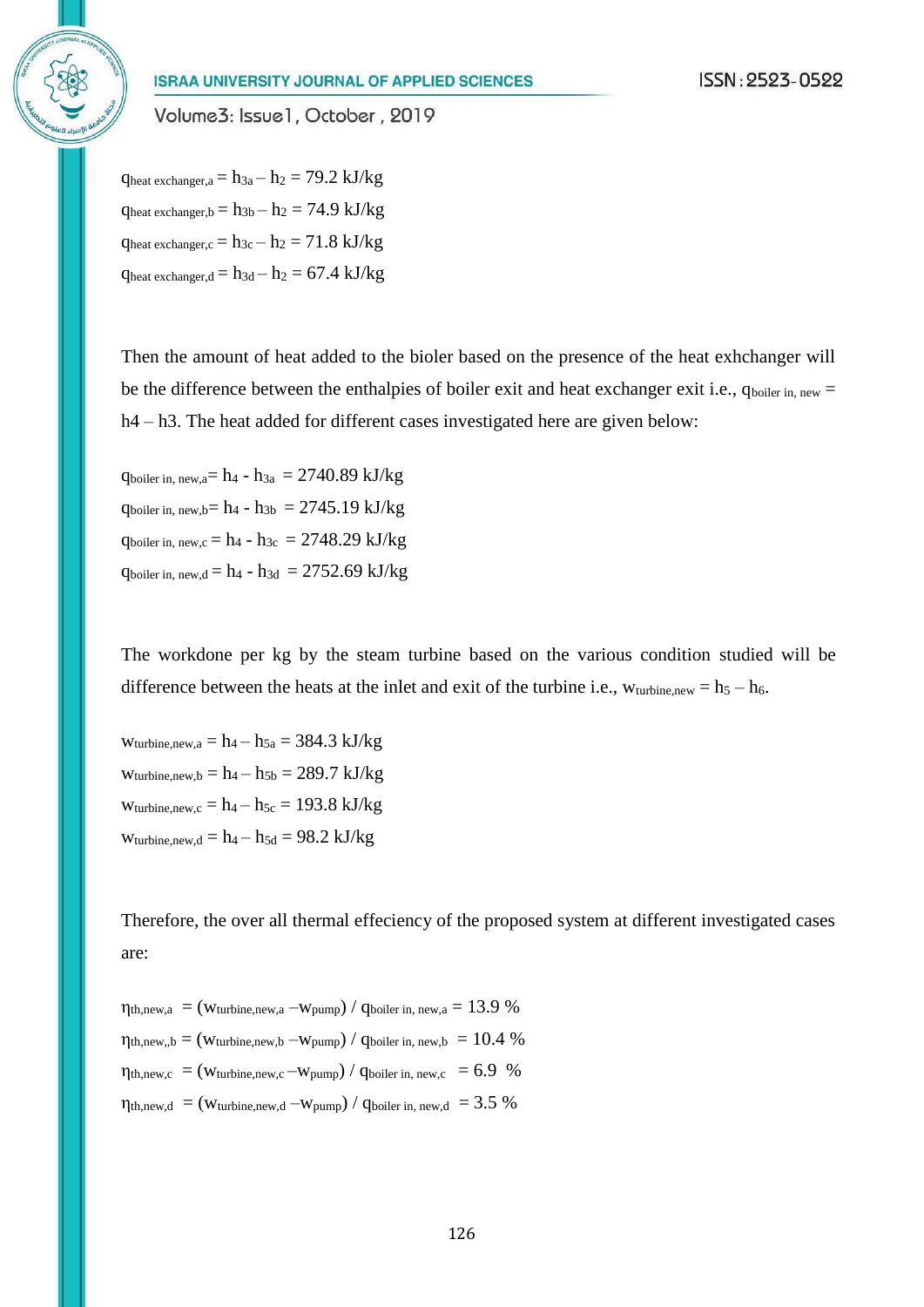Volume3: Issue1, October, 2019

# **4. Results and discussion**

Figure 4 shows the amount of heat extracted by the heat exchanger from the superheating steam that exits the steam turbine. As we can see the highest heat extracted is associated with lower exit temperatures at the steam turbine and heat exchanger; the amount of heat extracted through the heat exchanger is 79.2, 74.9, 71.8 and 67.4 kJ/kg, which represent a reduction of 2.8, 2.6, 2.5, and 2.4 % of the total heat added to the boiler of the ideal Rankine cycle (i.e., 2820.09 kJ/kg) corresponding to steam turbine exit temperatures and pressures of 200, 250, 300, and 350 °C, and 0.5, 0.8, 1.2, and 1.8 MPa and heat exchanger exit temperatures of 150, 200, 250, and 300 $\degree$ C, respectively.



**Figure 4: Heat extracted by the heat exchanger for various test cases**

It is may be noted that the highest heat extracted through the heat exchanger is obtained at the lowest temperatures at the exits assumed temperatures at steam turbine and heat exchanger. To find reasons of such trends first let see table 2 which shows the pressures at the steam turbines exit with its saturation temperatures and the heat exchanger exit pressure which constant.

| C | of<br>Amount      | Steam    | Saturation       | Heat<br>exchanger |
|---|-------------------|----------|------------------|-------------------|
| a | heat              | turbine  | temperature at   | exit<br>pressure  |
| S | extracted $(\% )$ | exit     | steam turbine    | (MPa)             |
| e |                   | pressure | exit<br>pressure |                   |
|   |                   | (MPa)    | $({}^{\circ}C)$  |                   |
| Α | 2.8               | 0.5      | 151              | 0.1               |
| B | 2.6               | 0.8      | 170              | 0.1               |

|  |  |  |  |  | Table 2: The various cases investigated with their characteristics |
|--|--|--|--|--|--------------------------------------------------------------------|
|--|--|--|--|--|--------------------------------------------------------------------|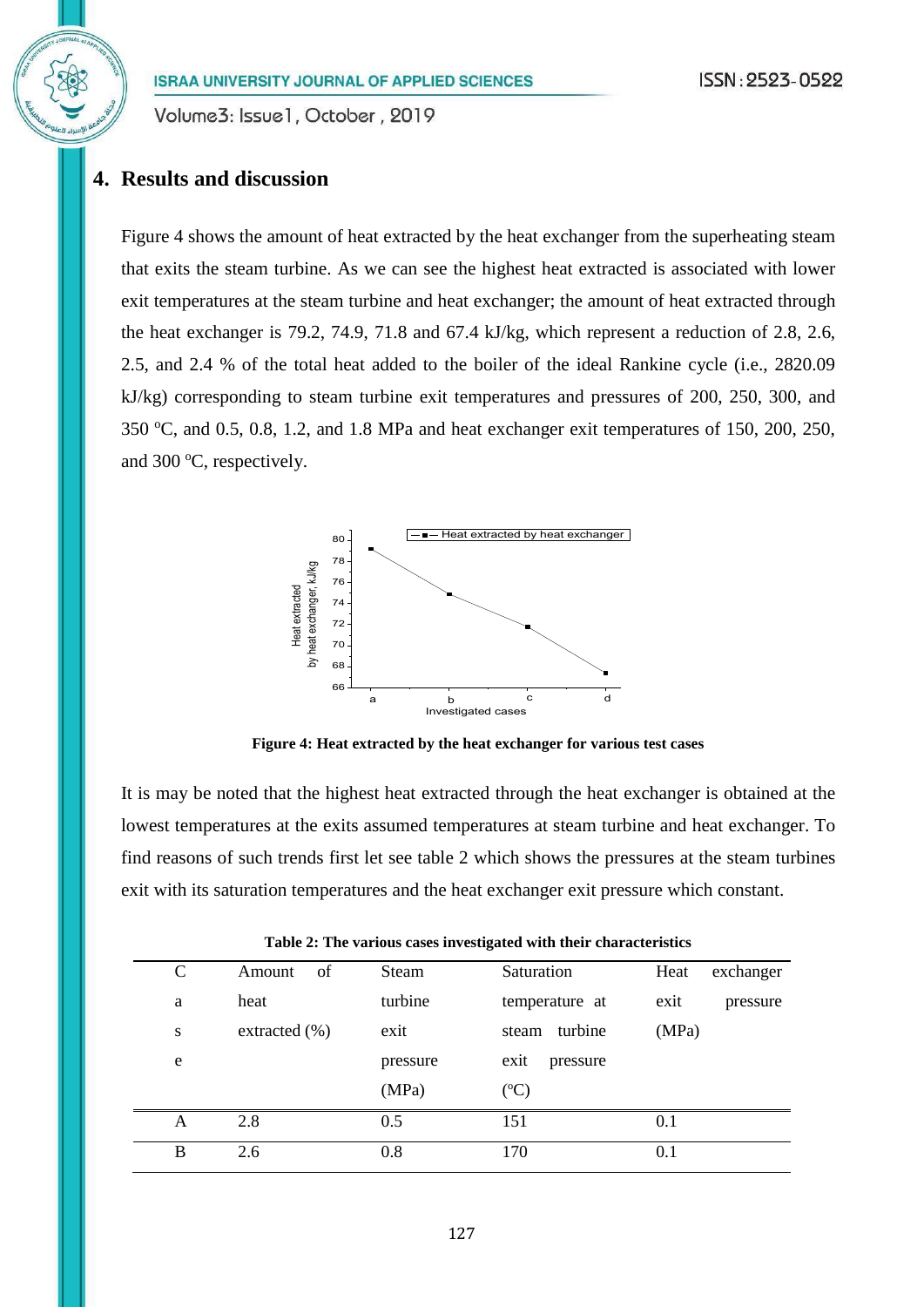Volume3: Issue1, October, 2019

| $\mathbf{C}$ | 2.5 | 1.2 | 188 | U.I |  |
|--------------|-----|-----|-----|-----|--|
| D            | 4.4 | 1.8 | 206 | U.I |  |

In fact examining table 2 doesn't give acceptable reasons for such trends since the status of steam is superheated at both steam turbine and heat exchanger exits and thus having lowest saturation temperature for case "a" doesn't explain why have the highest heat extracted there because the steam will leave both steam turbine and heat exchanger as superheated where no flashing is to occur at that lowest saturation temperature. The only possible which may be used to explain such increase in heat extracted i.e., case a at the heat exchanger is lowest exit temperature at the heat exchanger exit which is associated with case "a" i.e., 150  $^{\circ}$ C in comparison to other cases of higher temperature which suggest that at the lowest temperature a larger of thermal energy is extracted when the exit heat exchanger temperature is maintained.

Based on the present results as shown Fig. 4, the amount of heat extracted by the heat exchanger can reduce the the amount of heat supplied to the boiler. Figure Fig. 5 higlighs show the amount of heat that needed to be added in the boiler for ideal case with no heat exchanger and at various cases with heat exchanger where an obvious effect of the presence of the heat exchanger which can reduce the amount of heat added in the boiler more significantly at lower exit steam turbine Based on the present results as shown Fig. 4, the amount of heat extracted by the heat exchanger can reduce the the amount of heat supplied to the boiler.

Fig. 5 higlighs show the amount of heat that needed to be added in the boiler for ideal case with no heat exchanger and at various cases with heat exchanger where an obvious effect of the presence of the heat exchanger which can reduce the amount of heat added in the boiler more significantly at lower exit steam turbine and heat exchanger exits temperatures as was discussed early.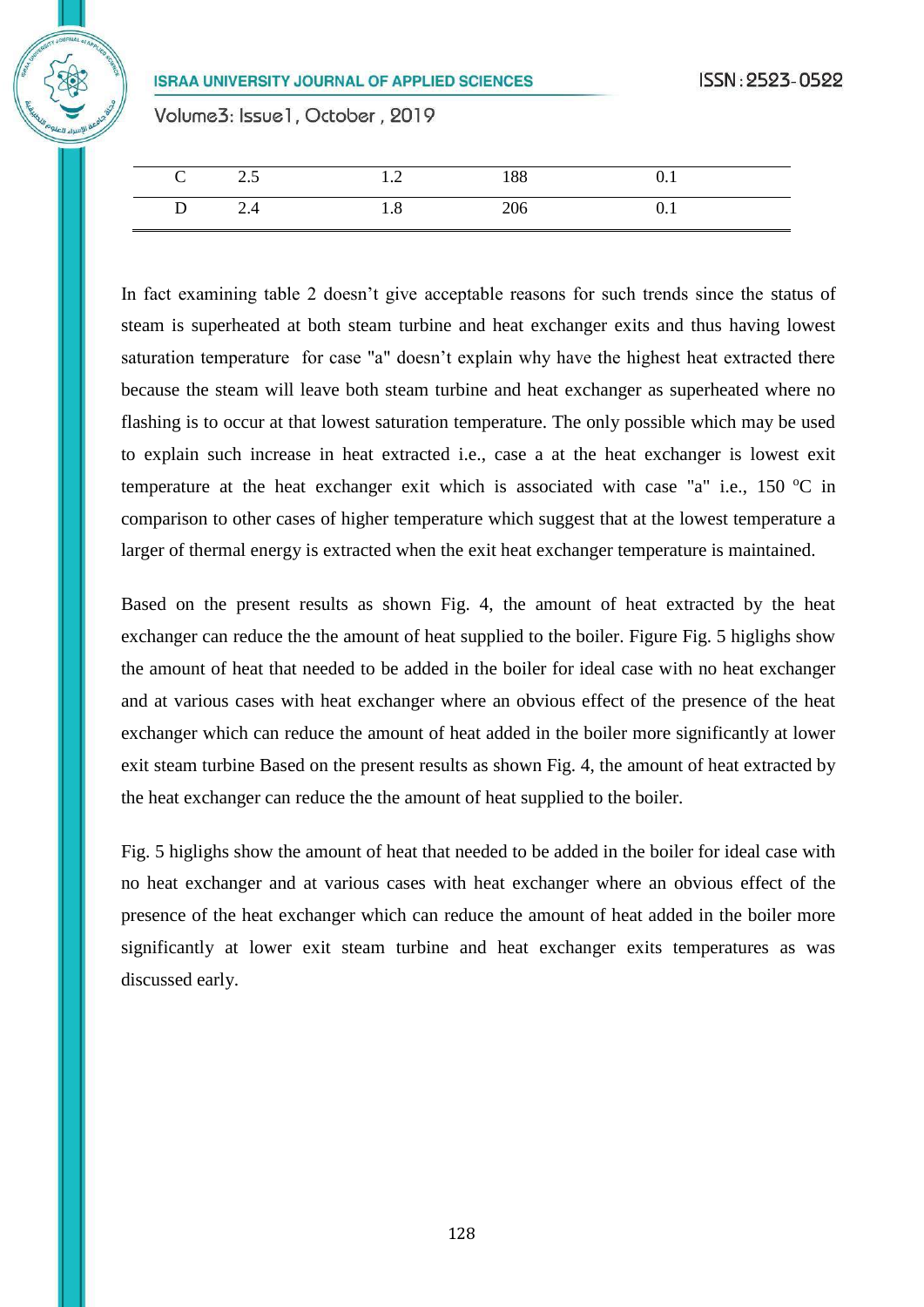Volume3: Issue1, October, 2019



**Figure 5: Heat input to the boiler for the ideal case compared to various test cases with heat exchanger**

It is may be of intest to note that since the condition of the steam at the steam turbine is superheated steam at all cases hence no moisture is suspected there and thus better performances of such systems are expected having in mind the amount of work delivered by the steam turbine that are associated with such system which can affect the over all thermal effeciency as it will be investigated in the following figure and sections.



**Figure 6: work output by the steam turbine for the ideal case compared to various test cases with heat exchanger**

Work delivered by the steam trubine for the ideal case and for cases with heat exchanger are graphically represented in Fig. 6. As we can see the steam turbine for the ideal case gives the highest work output followed by cases a, b, c, and finally d. This is may be expected because in the ideal cycle with no heat exchanger, the steam exits the steam turbine as saturated mixture and in this suituation larger range of thermal energy can be converted to mechanical energy.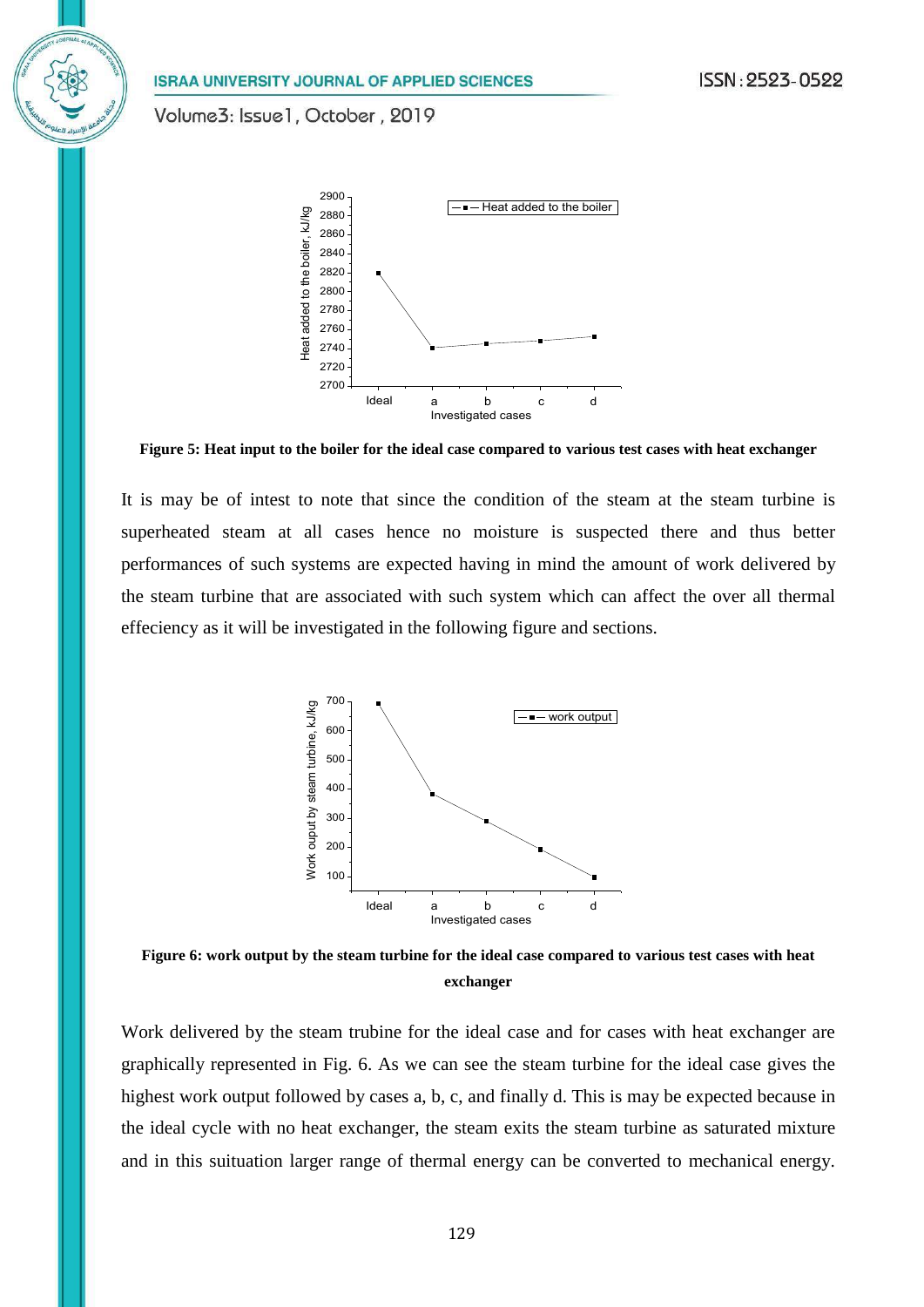Volume3: Issue1, October, 2019

But on contrary when the heat exchanger is used, the working fluid exits the steam turbine as superheated steam where larger thermal energy can be missed and thus converted to work energy as compared to ideal one. Again the increased amount of work delivered by steam turbibe in case "a" can be attributed to increased of amount of heat extracted at the heat exchanger in comparison to other cases as was discussed early (see Fig. 4)

Figure 7 shows the over all thermal effeciencies for the ideal Rankine cycle compared to the other cases with heat exchanger. As expected the highest is found in the ideal case as it has the highest work out put followed by cases a, b, c, and d. Improved overall thermal effeciency in the ideal case can be attributed to higher work delivered by the steam turbine which is decreasing in other cases investigated with heat exchanger.



**Figure 7: Thermal effeciency for the ideal case compared to various test cases with heat exchanger**

#### **5. Conclusions**

The present study investigated the possibility of using a counter flow heat exchanger along the ideal Rankine cycle main components (i.e., pump, boiler, steam turbine and condenser). Four cases were investigated at different exit steam turbine and heat exchanger temperatures. The present thermal analysis revealed that the presence of heat exchanger heat can be extracted and added in the boiler as was observed by the four cases investigated cases, however, significant amount of heat can be extracted at lower exit steam turbine and heat exchanger exit temperature. But on the contrary however the moisture at the exit of steam turbine at all cases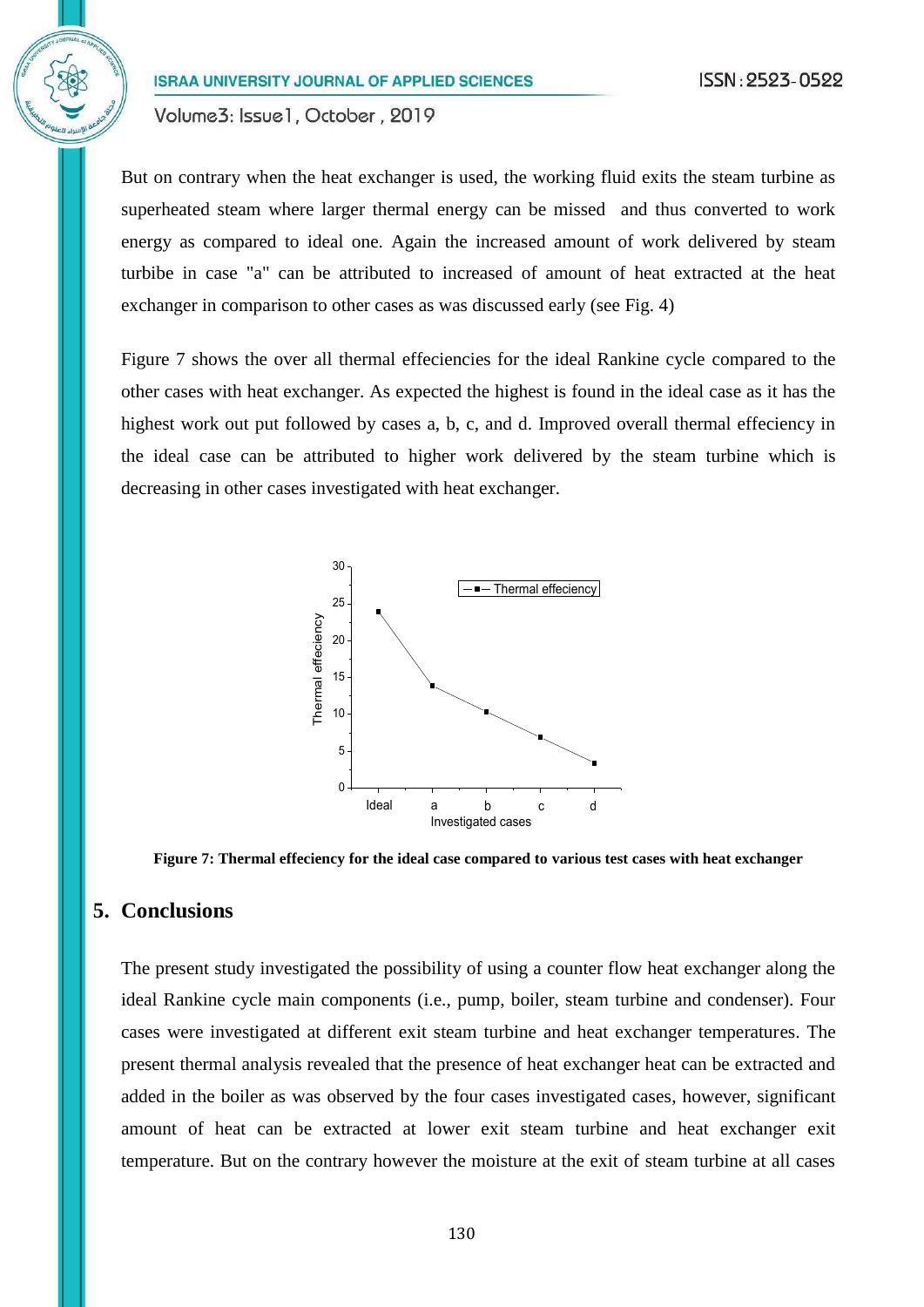Volume3: Issue1, October, 2019

was eliminated as steam will be superheat at the steam turbine exit, the amount of work delivered by steam turbines in the presence of the heat exchanger reduced significantly when the steam turbine and heat exchanger exit temperatures. Consequently, the overall thermal effeciency of the proposed system with heat exchanger is less than the ideal case however, reducing the exit temperatures at the exit steam turbine and heat exchanger can increase it.